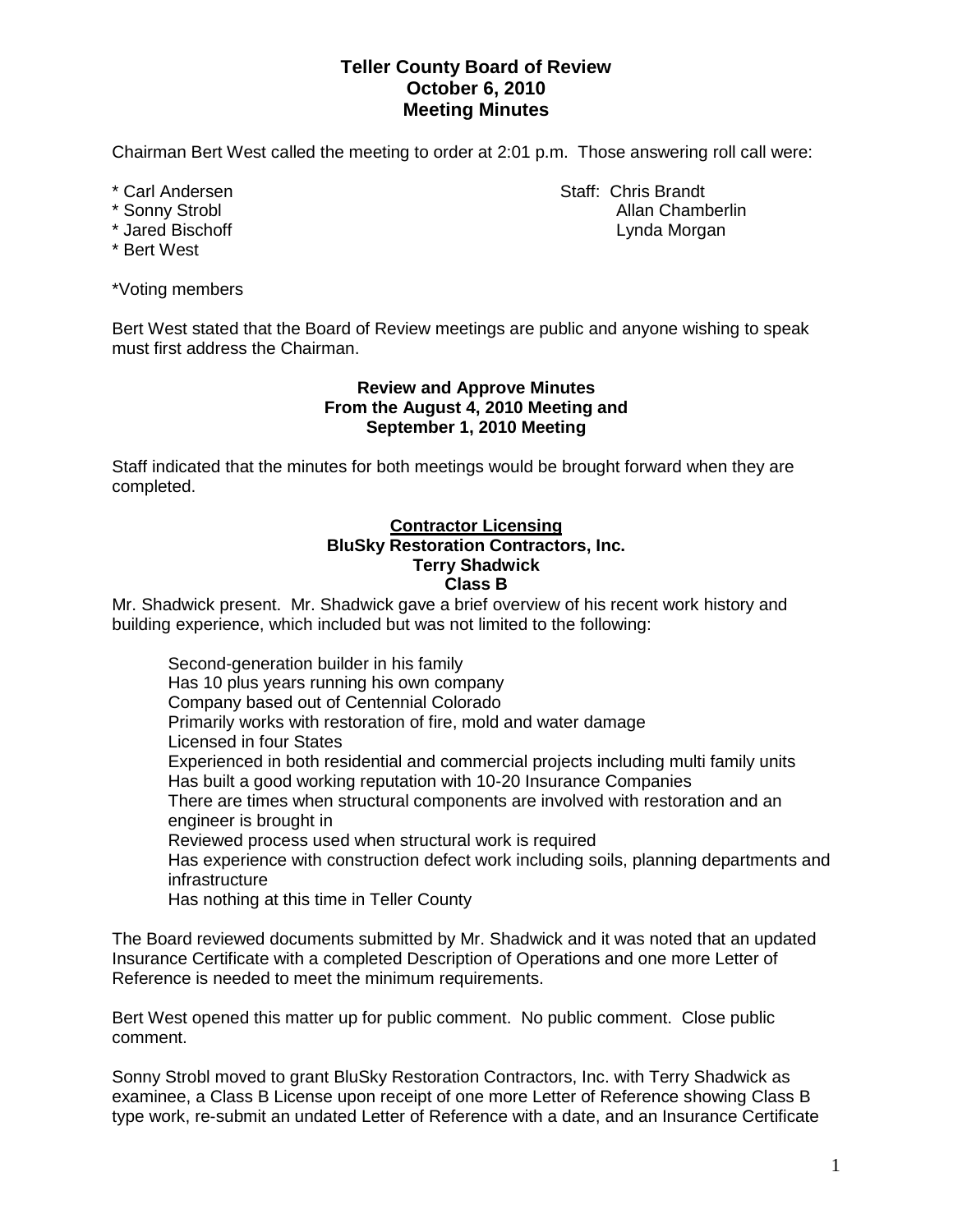with a completed Description of Operations defining coverage of the policy in force. Jared Bischoff seconded. Roll call vote and all said yes. The motion carries.

# **Full Spectrum Constructors, LLC Mark McAninch Class B**

Mr. McAninch present. Mr. McAninch gave a brief overview of his recent work history and building experience, which included but was not limited to the following:

Third-general builder in his family Licensed in five jurisdictions Primarily works with renovations, remodels and tenant finishes and multi family units Majority of past work involved commercial work Due to the economy the past 1  $\frac{1}{2}$  years work has been mostly residential Currently has a residential project in Teller County

The Board reviewed documents submitted by Mr. McAninch and it was noted that an updated Insurance Certificate with a completed Description of Operations and a 30-day cancellation clause and one more Letter of Reference is needed to meet the minimum requirements. There was discussion on the financial documents submitted.

Chris Brandt indicated everything is in order with the Secretary of State.

Bert West opened the matter up for public comment. No public comment. Close public comment.

Jared Bischoff moved to grant Full Spectrum Constructors, LLC with Mark McAninch as examinee, a Class B License upon receipt of one more Letter of Reference showing Class B type work and an updated Insurance Certificate with a completed Description of Operations and a 30-day cancellation, and a letter showing financial responsibility. Carl Andersen seconded. Roll call vote and all said yes. The motion carries.

Al Chamberlin provided a clarification of the difference in scope and range between Class B & Class B1 licenses.

#### **Colorado Unlimited Contractors, Ltd. Andrew Barker Class B**

After hearing the clarification between the Class B & Class B-1 Licenses, Mr. Barker changed his application to reflect a Class B License.

Mr. Barker gave a brief overview of his recent work history and building experience, which included but was not limited to the following:

Previous work building and remodeling in the Durango area In 2002 built custom and log homes in Colorado Springs Was a building inspector for Regional Building Department for three years Was laid off due to the economy Experience gained in working from the ground up in all phases of building Worked on several projects at Ft. Carson Currently doing some re-roof projects in Teller County and hopes to build more business in the area

The Board asked the applicant several questions regarding re-roofing codes in Teller County.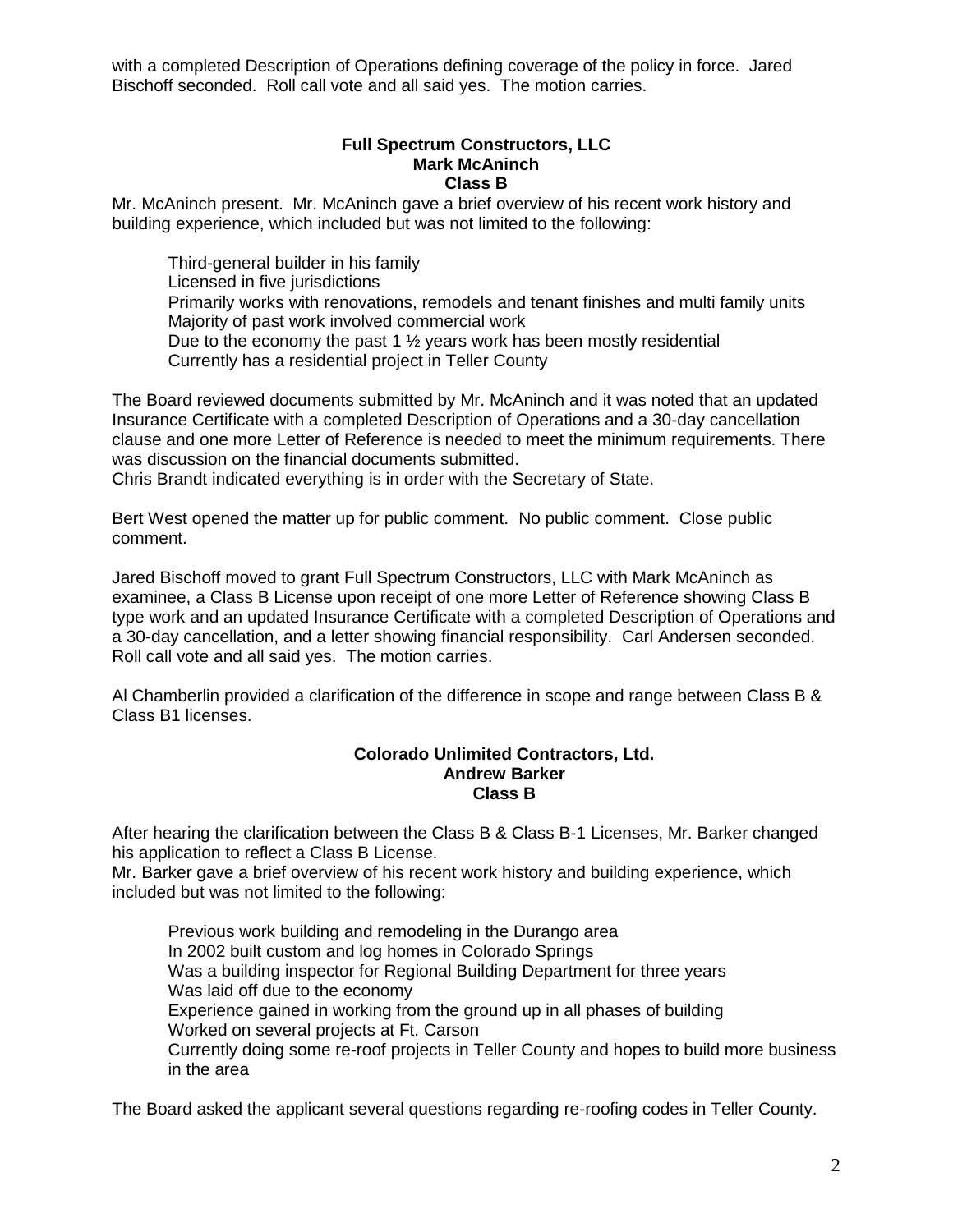Bert West opened the matter up for public comment. Lynn Cash of HB Construction was recognized and he made several comments regarding sheathing inspections and ladder requirements as it pertains to re-roofing in Teller County. Close public comment.

The Board reviewed documents submitted by Mr. Barker and it was noted two more Letters of Reference would be needed to meet the minimum requirements.

Jared Bischoff moved to grant Colorado Unlimited Contractors Ltd with Andrew Barker as examinee, a Class B License upon receipt of two more Letters of Reference reflecting Class B type work. Sonny Strobl seconded. Roll call vote and all said yes. The motion carries.

### **HB Construction Norman Lynn Cash Class B**

Mr. Cash present. Mr. Cash gave a brief overview of his recent work history and building experience, which included but was not limited to the following:

Licensed for 15 years in El Paso and various jurisdictions throughout the State Currently in Teller County focusing on re-roofs from the July hailstorm Mostly does roofing on new construction and roof repairs but also does exterior work, which brings in other types and scope of work Most current new construction was a 10,000 square foot warehouse in Pueblo

The Board reviewed documents submitted by Mr. Cash and it was noted two more Letters of Reference would be needed to meet the minimum requirements and that the Worker's Compensation policy will be expiring the following day. The General Liability Insurance Certificate needs to be updated with a 30-day cancellation clause and completed Description of Operations. It was noted that the Worker's Compensation policy will expire on October 7, 2010 and a renewed certificate would need to be provided.

Bert West opened the matter up for public comment. No public comment. Close public comment.

Bert West moved to grant HB Construction with Norman Lynn Cash as examinee, a Class B License upon receipt of two more Letters of Reference reflecting Class B type work and a General Liability Certificate with a 30-day cancellation clause and a completed Description of Operations. Carl Andersen seconded. Roll call vote and all said yes. The motion carries.

# **AHP Construction, Inc. Lars Peters Class C/C-1**

Mr. Peters present. Mr. Peters gave a brief overview of his recent work history and building experience, which included but was not limited to the following:

Been a framing sub contractor for the past nine years Did framing in Teller County with Mayfield Construction Most recently been framing for Six Point Construction Requesting to move up to a Class C license to broaden his line of work Four years ago started doing some remodeling work for owners and decided it might be beneficial to expand the type of work he could offer